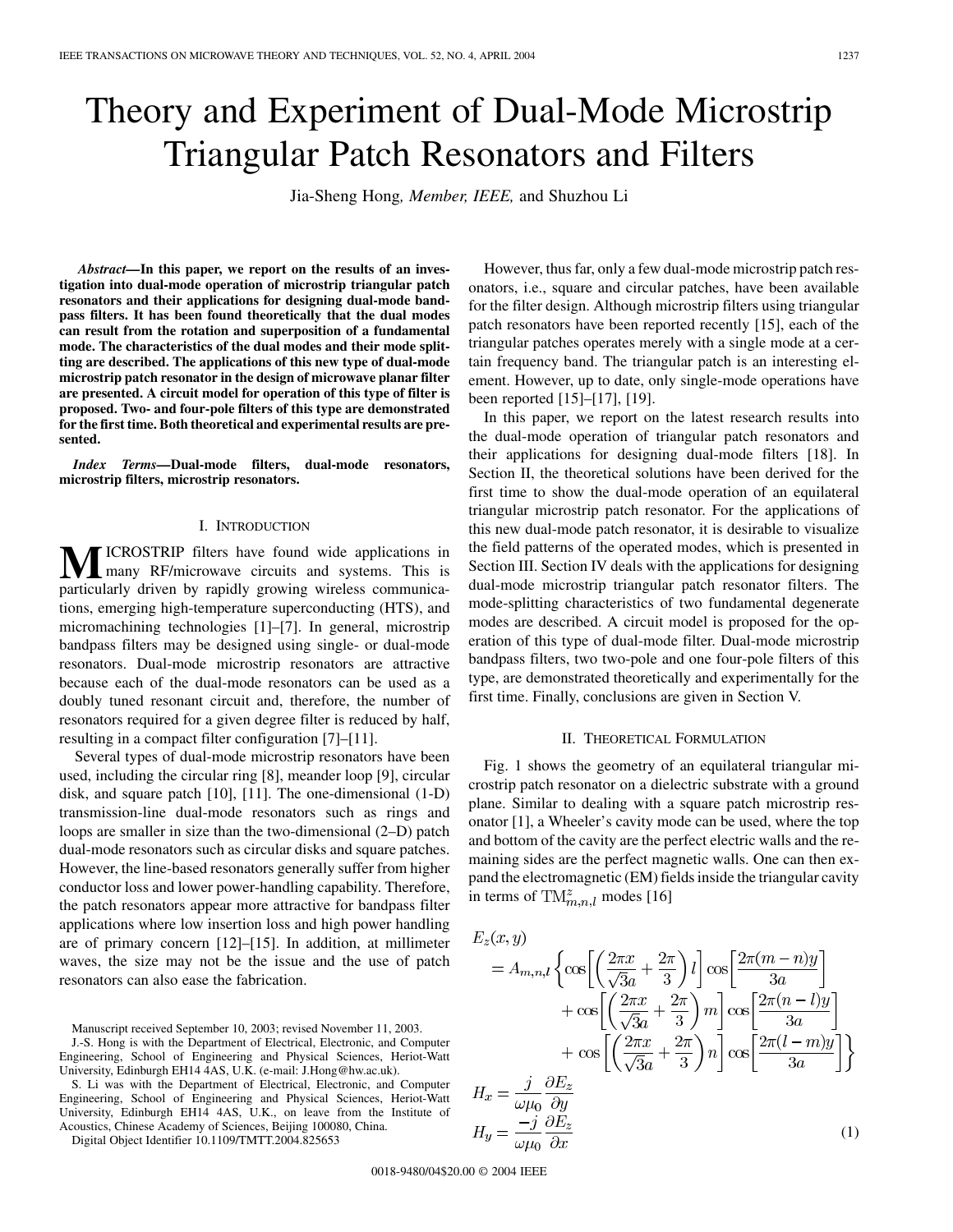

Fig. 1. (a) Equilateral triangular microstrip patch geometry. (b) Rotated coordinate systems.

where  $A_{m,n,l}$  is a constant and a is the length of the triangle side. Note that for the  $\text{TM}_{m,n,l}^z$  modes  $H_z = E_x = E_y = 0$ . Unlike the square patch resonator, the indexes  $m, n$ , and  $l$  in (1) do not represent the number of standing waves along the  $x, y$ , and z axes of the coordinate system, and the condition of  $m+n+l=0$  must also be imposed to satisfy the wave equation. A fundamental mode, which can be found from (1), is the  $TM_{1,0,-1}^z$  mode and its electric field is given by

$$
E_z(x,y) = A_{1,0,-1} \left\{ 2 \cos \left( \frac{2\pi x}{\sqrt{3}a} + \frac{2\pi}{3} \right) \cos \left( \frac{2\pi y}{3a} \right) + \cos \left( \frac{4\pi y}{3a} \right) \right\}.
$$
 (2)

However, our intention is to find out another degenerate mode to pair with (2). It is well known that  $TM_{1,0,0}^z$  and  $TM_{0,1,0}^z$ are a pair of degenerate modes of a square patch resonator [[1\]](#page-6-0). A question then arises is as follows: by similarity, would the  $TM_{0,1,-1}^z$  mode be another degenerate mode of an equilateral triangular patch resonator? Unfortunately, the problem we are facing is not as simple as that, and the answer to the question also is not. The reason is as follows: by inspection of (1), we notice that the interchange of the three indexes  $m, n$ , and  $l$  in (1) leaves the field patterns are unchanged. Hence, the EM fields for  $\text{TM}_{0,1,-1}^z$ , as well as  $\text{TM}_{-1,0,1}^z$  and  $\text{TM}_{0,-1,1}^z$  modes, which all have the same resonant frequency as that of the  $TM_{1,0,-1}^z$ mode, are exactly identical to that given in (2). It is envisaged that (1) alone cannot predict any degenerate modes, which have the same resonant frequency, but different field patterns to that given by (2). This is because the EM field solutions of (1) are, as a matter of fact, not a complete set. To investigate degenerate modes theoretically, we have used the following formulation.

For our purpose, let us consider the dominant mode only, and express the vector fields in the  $(x, y, z)$  coordinate system

$$
\underline{E} = E_z(x, y)\hat{z}
$$
  

$$
\underline{H} = H_x(x, y)\hat{x} + H_y(x, y)\hat{y}
$$
 (3)

where  $E_z(x, y)$  is given by (2), and all the magnetic-field components can be derived from the electric field, as indicated in (1). Noticing a rotation symmetry of the equilateral triangular patch resonator, the vector fields can also be expressed in the two rotated coordinate systems, i.e., the  $(x', y', z)$  and  $(x'', y'', z)$  coordinate systems, as shown in Fig. 1(b), respectively,

$$
\underline{E'} = E'_z(x', y')\hat{z}
$$
  
\n
$$
\underline{H'} = H'_x(x', y')\hat{x}' + H'_y(x', y')\hat{y}'
$$
  
\n
$$
F'' - F''(x'', y'')\hat{z}
$$
\n(4)

$$
\underline{H''} = E_z(x^{\prime}, y^{\prime})z^{\prime\prime} \n\underline{H''} = H''_x(x^{\prime\prime}, y^{\prime\prime})\hat{x}^{\prime\prime} + H''_y(x^{\prime\prime}, y^{\prime\prime})\hat{y}^{\prime\prime}
$$
\n(5)

where  $E'_z(x', y')$  and  $E''_z(x'', y'')$  take the same form as (2) in the associated coordinate systems. By far, neither set of the field solutions of (3)–(5) alone can predict any degenerate-mode operation. However, if there is another degenerate mode other than (2) existing in the  $(x, y, z)$  coordinate system, it must result from, according to the principle of superposition, a superposition of these fields. In this way, we have found that

$$
\frac{E'}{H'} - \frac{E''}{H''}
$$
\n<sup>(6)</sup>

is indeed a field solution for the other fundamental degenerate mode.

In order to present this newly found degenerate mode in the  $(x, y, z)$  coordinate system, we need to first project the vector fields of (6) onto the  $(x, y, z)$  coordinate systems with the following transformations:

$$
\hat{x}' = \hat{x}\cos(\alpha) + \hat{y}\sin(\alpha) \n\hat{y}' = -\hat{x}\sin(\alpha) + \hat{y}\cos(\alpha) \n\hat{x}'' = \hat{x}\cos(\beta) + \hat{y}\sin(\beta) \n\hat{y}'' = -\hat{x}\sin(\beta) + \hat{y}\cos(\beta)
$$
\n(7)

where  $\alpha = 2\pi/3$  and  $\beta = -2\pi/3$  are the coordinate rotating angles, which are indicated in Fig. 1(b). Similarly, we also need to express  $x', y', x''$ , and  $y''$  in terms of x, y using the same coordinate transformations. The resultant electric field of the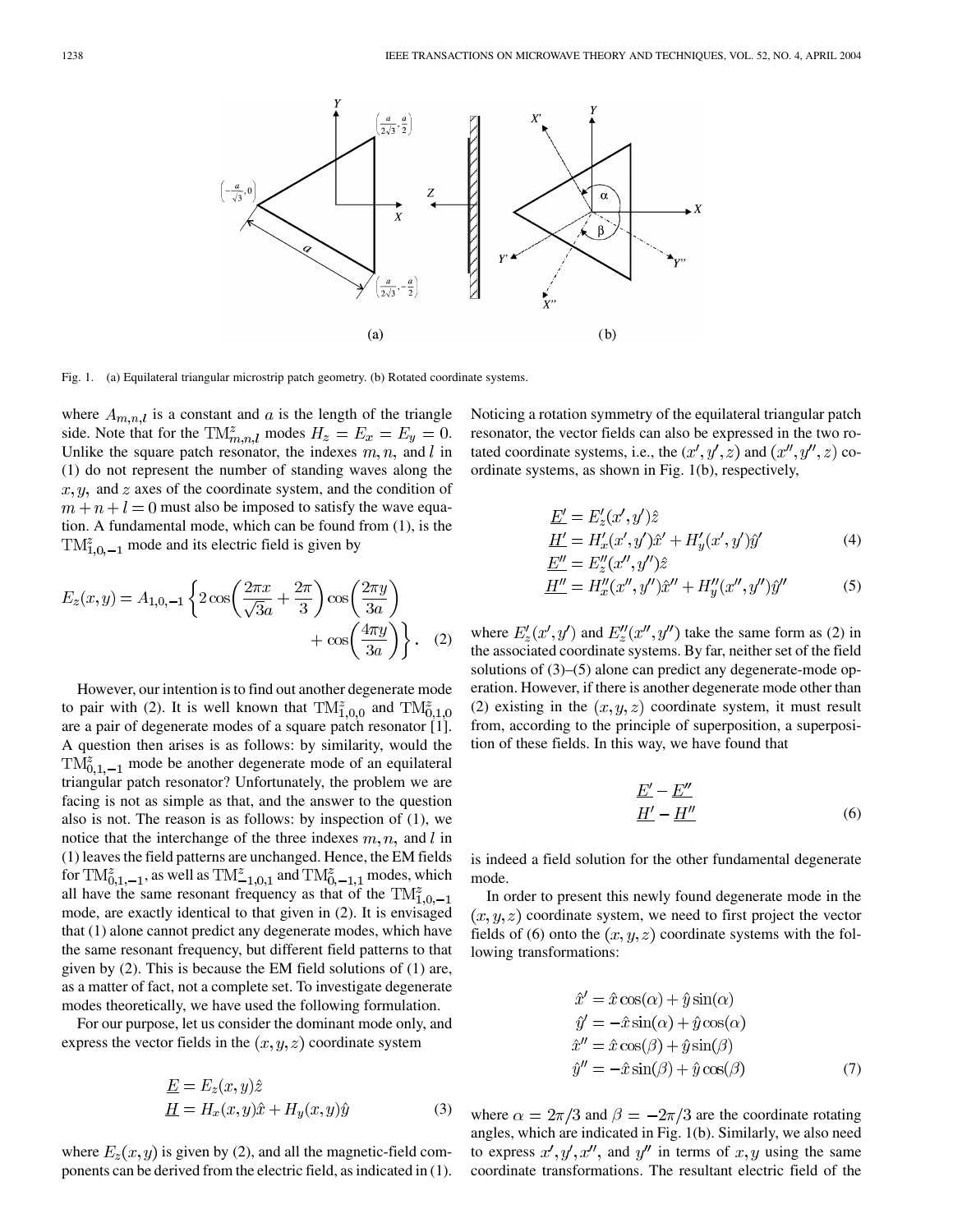

Fig. 2. Electric-field patterns of the degenerate modes. (a) Mode 1. (b) Mode 2.

newly found degenerate mode, as a counterpart of (2), is given by

$$
E'_{z}(x,y) - E''_{z}(x,y)
$$
  
\n
$$
= A_{1,0,-1} \begin{cases} 2 \cos\left(\frac{2\pi(x \cos(\alpha) + y \sin(\alpha))}{\sqrt{3}a} + \frac{2\pi}{3}\right) \\ \times \cos\left(\frac{2\pi(-x \sin(\alpha) + y \cos(\alpha))}{3a}\right) \\ + \cos\left(\frac{4\pi(-x \sin(\alpha) + y \cos(\alpha))}{3a}\right) \\ -2 \cos\left(\frac{2\pi(x \cos(\beta) + y \sin(\beta))}{\sqrt{3}a} + \frac{2\pi}{3}\right) \\ \times \cos\left(\frac{2\pi(-x \sin(\beta) + y \cos(\beta))}{3a}\right) \\ -\cos\left(\frac{4\pi(-x \sin(\beta) + y \cos(\beta))}{3a}\right). \end{cases}
$$
(8)

The resultant magnetic fields can be found accordingly. Thus, (2) and (8) give the basic field solutions of a pair of fundamental degenerate modes in an equilateral triangular microstrip patch resonator. We should refer to them as mode 1, which is based on (2), and mode 2, which is based on (8) in the following discussions.

#### III. FIELD PATTERNS OF DEGENERATE MODES

For applications of a microwave resonator, it is always desirable to know the field pattern of a relevant resonant mode. Using the formulation described in Section II, a computer program was written and used to compute the field patterns of the two degenerate modes of a triangular patch resonator. Fig. 2 illustrates the computed electric fields of modes 1 and 2, directly resulting from (2) and (8), respectively. It is interesting to see that mode 1 has a symmetric field with respect to the horizontal axis, whereas mode 2 exhibits an antisymmetric field pattern. One can also observe that the field pattern of either mode cannot be obtained by simply rotating its counterpart's field. This situation is totally different from that of the dual modes of a square or circular patch resonator, where the one mode can be obtained by rotating the other mode by  $90^\circ$  in the coordinate system.

Since the magnetic field  $\underline{H}$  can be derived from the electric field, we can find the current distribution or density  $J = \hat{z} \times \hat{z}$  $H$  accordingly. The computed current distributions of the two degenerate modes of an equilateral triangular patch resonator



Fig. 3. Current distributions of the degenerate modes. (a) Mode 1. (b) Mode 2.



Fig. 4. Two-pole dual-mode microstrip triangular patch resonator filters. (a) Structure 1. (b) Structure 2.

are shown in Fig. 3. Again, we can see that, with respect to the horizontal symmetric plane, modes 1 and 2 behave as an even and odd mode, respectively.

# IV. DUAL-MODE BANDPASS FILTERS

To demonstrate the application of the proposed dual-mode microstrip triangular patch resonator, two-pole bandpass filters with a single microstrip triangular patch resonator were investigated first. Two filter structures have been developed, which are depicted in Fig. 4. Note that, for an equilateral triangle,  $b = \sqrt{3}a/2$ . Since we need to split the two degenerate modes of an equilateral triangular patch resonator for designing a bandpass filter, the mode splitting is achieved by introducing a small cut, as shown in Fig. 4(a), where  $b < \sqrt{3a/2}$ , or by deforming the equilateral triangle into an isosceles triangle, as shown in the case of Fig. 4(b), where  $b \neq \sqrt{3a/2}$ . In either case, we found that the resonant frequency of mode 1 was effectively shifted, whereas the resonant frequency of mode 2 was almost unchanged [\[18](#page-6-0)]. At first, it was thought that once the modes were split, as is the case for a perturbed square dual-mode patch resonator, there would be some coupling between the two modes [\[18](#page-6-0)]. However, after a careful examination of this type of mode splitting, according to the theory of asynchronously tuned coupled resonators (i.e., if the two split-mode frequencies are equal to the two self-resonant frequencies, respectively, there is no coupling between the two resonators [[1\]](#page-6-0)), it was then believed that the two modes were actually hardly coupled to each other for the mode perturbations introduced. This discovery is very important for developing a dual-mode filter of this type and understanding its operation.

The equality between the self-resonant frequencies and split-mode frequencies for the geometrical perturbations used has been investigated using full-wave EM simulations, and is demonstrated as follows. By inspecting the field patterns of Figs. 2 and 3, we can see that mode 1 is actually an even mode, while mode 2 is an odd mode. This allows us to simulate the self-resonant frequencies of the two modes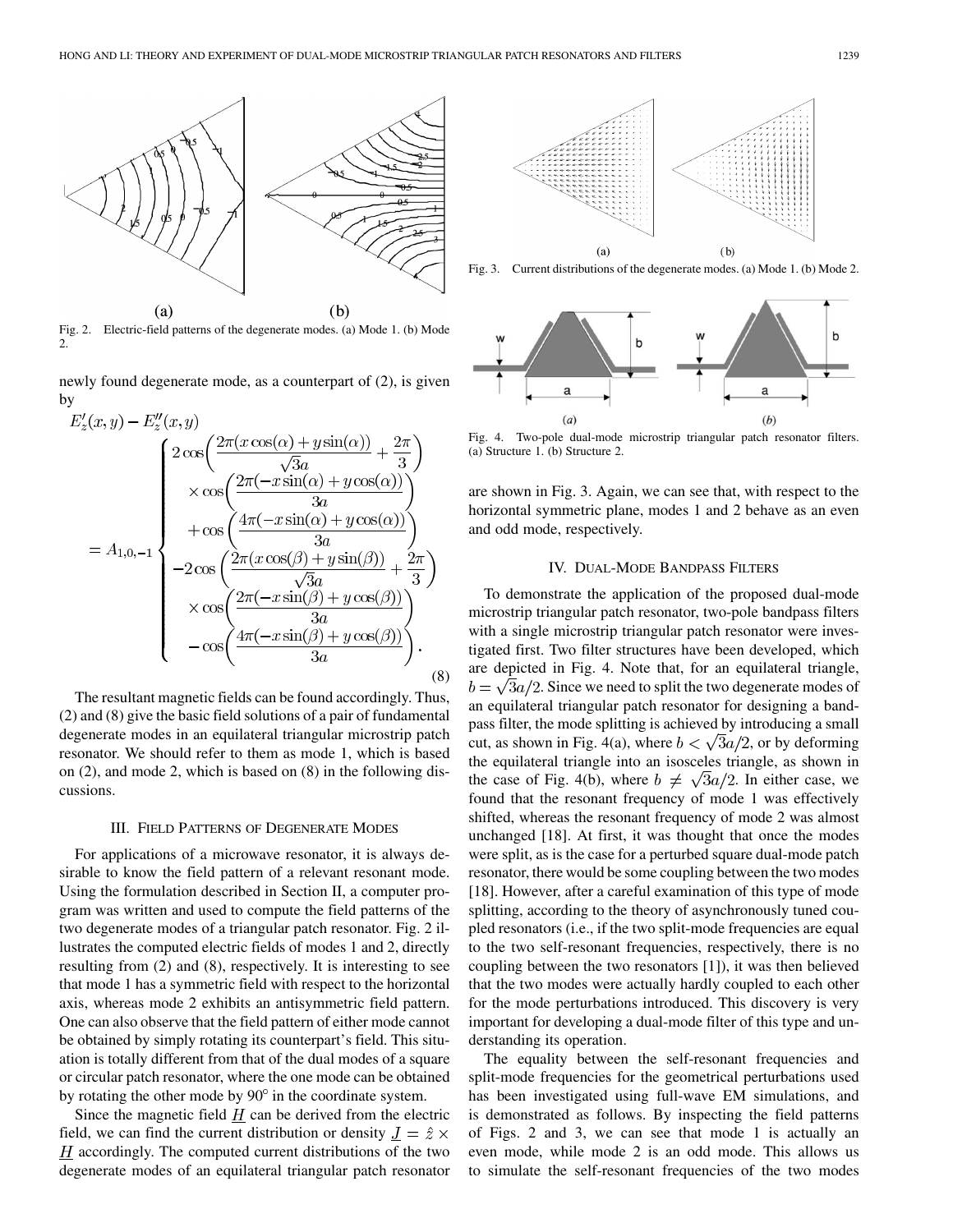

Fig. 5. Simulated split-mode frequencies (full-line) and self-resonant frequencies (dotted line for mode 1 and dashed line for mode 2) for a perturbed (small cut) dual-mode triangular microstrip resonator on a 1.27-mm-thick dielectric substrate with a relative dielectric constant of 10.8.



Fig. 6. Simulated split-mode frequencies (full-line) and self-resonant frequencies (dotted line for mode 1 and dashed line for mode 2) for a perturbed (isosceles) dual-mode triangular microstrip resonator on a 1.27-mm-thick dielectric substrate with a relative dielectric constant of 10.8.

by placing a magnetic or electric wall along the symmetrical axes, respectively, which are illustrated in Figs. 5 and 6 for the two mode-split geometries used. For either geometry, when a magnetic wall is applied, only the even mode or mode 1 is excited and the self-resonant frequency response is plotted using the dotted line, where the self-resonant frequency can be identified at a resonant peak. On the other hand, if an electric wall is applied, only the odd mode or mode 2 is excited and the simulated results are plotted using the broken line. Without applying any electric or magnetic wall, the simulation results show the split-mode frequencies, which are plotted using the full line. It is evident that the two split-mode frequencies for either geometrical perturbation are equal to the self-resonant frequencies, which confirms our above suggestion that there is no coupling between the two modes.

To this end, a circuit model for the two-pole dual-mode bandpass filters of Fig. 4 has been developed, which is shown in Fig. 7. There are four nodes, labeled with 0–3 in this circuit. Resonator 1 with a resonant frequency of  $f_{01} = 1/2\pi\sqrt{L_1C_1}$ is used to represent mode 1 of a dual-mode triangular patch resonator; while resonator 2 represents mode 2 with a resonant frequency of  $f_{02} = 1/2\pi \sqrt{L_2C_2}$ . The two resonators are coupled, respectively, in parallel to the input and output (I/O) ports through the admittance inverters with characteristic admittances of  $J_{0,1}, J_{1,3}, J_{0,2}$ , and  $J_{2,3}$ . An extra inverter of  $J_{0,3}$  is introduced to model the direct coupling between the I/O ports. A noticeable thing is that the circuit model does not have an inverter connected between nodes 1 and 2 so that there is no coupling between the two resonators. One can find that this circuit model is entirely different from that for the dual-mode square or cir-



Fig. 7. Circuit model for two-pole dual-mode microstrip triangular patch resonator filters.

cular patch resonator filters in which the main couplings are in a series structure.

Two filters have been designed. The first filter (design 1) has a passband from 3995 to 4205 MHz, and is implemented with the structure of Fig. 4(a). With 50- $\Omega$  terminations, the circuit parameters are

$$
f_{01} = 4320 \text{ MHz}
$$
  
\n
$$
f_{02} = 4040 \text{ MHz}
$$
  
\n
$$
J_{0,1} = 0.2355
$$
  
\n
$$
J_{0,2} = 0.2500
$$
  
\n
$$
J_{0,3} = 0.0125
$$
  
\n
$$
J_{1,3} = J_{0,1}
$$

and

$$
J_{2,3}=-J_{0,2}.
$$

where all the  $J$  values are normalized with the terminal admittance. The microstrip dual-mode triangular patch resonator has a size of  $a = 15$  mm and  $b = 11.25$  mm on a 1.27-mm-thick dielectric substrate with a relative dielectric constant of 10.8. The I/O coupling lines have a width of 1 mm and a gap of 0.25 mm to the patch resonator. Note that, in this design, mode 1 has a higher resonant frequency resulting from the small cut.  $J_{1,3} = J_{0,1}$  and  $J_{2,3} = -J_{0,2}$  are only feasible in this filter structure due to the symmetric field distribution of mode 1 and the antisymmetric field distribution of mode 2, respectively. Both theoretical analysis based of the circuit model of Fig. 7 and full-wave EM simulation using Sonnet *em*<sup>1</sup> have been carried out. The results are plotted in Fig. 8(a), which not only demonstrate typical Chebyshev two-pole filter responses, but also show a good agreement between theory and EM simulation. This validates the proposed circuit model for this type of filter.

The second filter (design 2) is designed to have a passband from 3860 to 4020 MHz. The circuit parameters for this filter are give by

$$
f_{01} = 3840 \text{ MHz}
$$
  
\n
$$
f_{02} = 4040 \text{ MHz}
$$
  
\n
$$
J_{0,1} = 0.20
$$
  
\n
$$
J_{0,2} = 0.20
$$
  
\n
$$
J_{0,3} = 0.02
$$
  
\n
$$
J_{1,3} = J_{0,1}
$$

and

$$
J_{2,3} = -J_{0,2}.
$$

<sup>1</sup>*em*, ver. 7.0, Sonnet Software Inc., Liverpool, NY, 2001.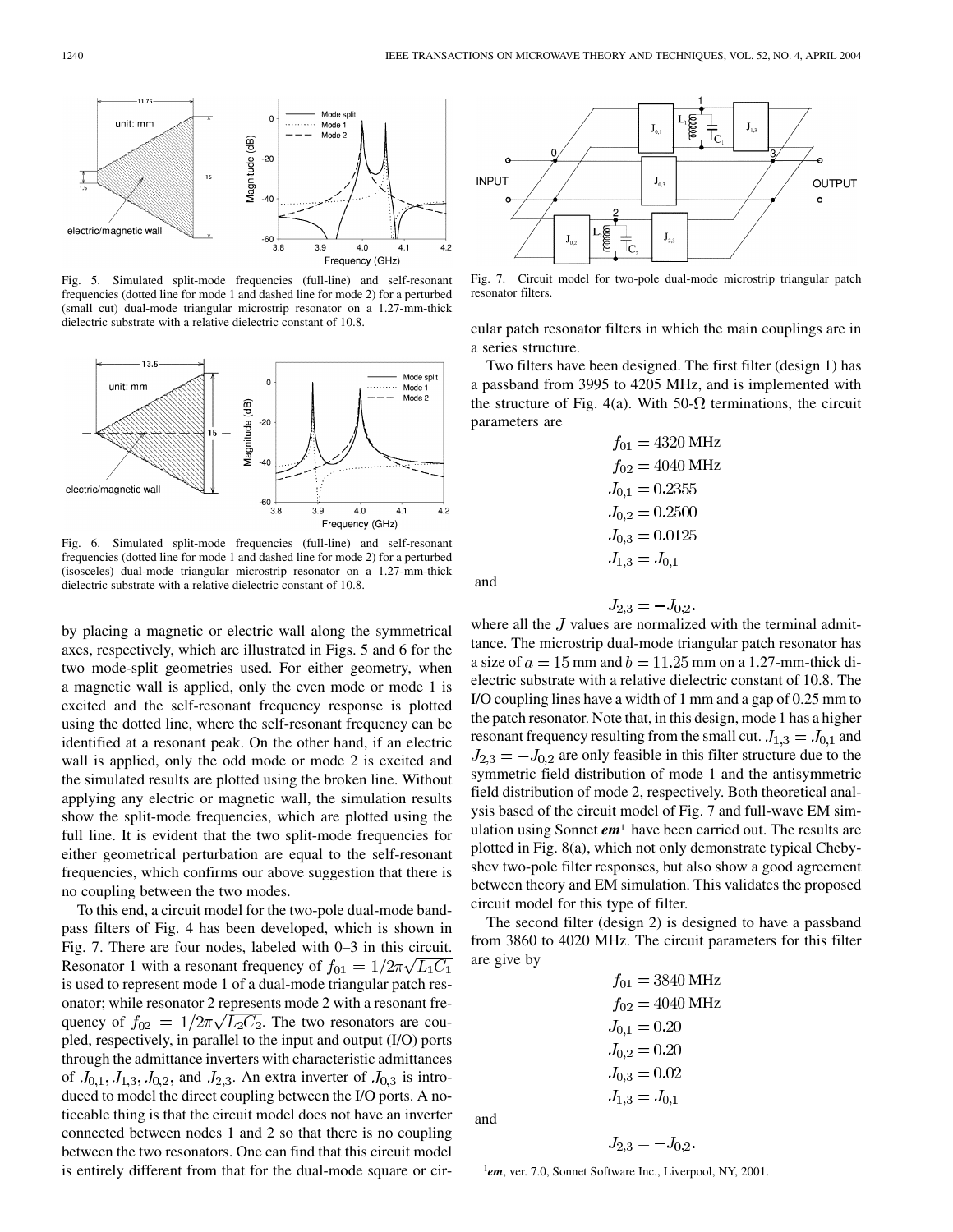

Fig. 8. Performance of two-pole dual-mode microstrip triangular patch resonator filters. (a) Design 1 based on the structure of Fig. 4(a). (b) Design 2 based on the structure of Fig. 4(b).

In this case, mode 1 has a lower resonant frequency and, hence, the filter structure of Fig. 4(b) should be used for the implementation. The resultant microstrip dual-mode triangular patch resonator has a size of  $a = 15$  mm and  $b = 14$  mm on a 1.27-mm-thick dielectric substrate with a relative dielectric constant of 10.8. Again, the I/O coupling lines have a width of 1 mm and a gap of 0.25 mm. Fig. 8(b) illustrates the frequency responses obtained by circuit modeling and EM simulation. It is interesting to note that this filter exhibits a quasi-elliptic function response with two transmission zeros at finite frequencies near the passband, resulting in a better selectivity as compared to the first filter design. The experiments were also carried out to confirm the dual-mode operation of this type of filter, and the measured results  $(S_{21}$  only for clarity) are also plotted as dotted points in Fig. 8(b).

Inspecting the two sets of design parameters for the two filters, the reason on the different frequency responses of Fig. 8 can be seen, which is mainly due to the different resonant frequencies of mode 1 in both filters. Also, the large difference in  $J_{0,3}$  for the direct coupling between I/O will be accounted for. Since there is no coupling between the two modes, the mode frequencies can easily be controlled by the small perturbation to make the two modes split, while the I/O couplings are controlled by the coupled feed lines.

After the success in demonstrating the two-pole dual-mode microstrip triangular patch resonator filters, we have further developed multipole filters. Fig. 9 shows a photograph of a fabricated four-pole filter of this type on a RT/Duriod substrate with a relative constant of 10.8 and a thickness of 1.27 mm. The filter consists of two dual-mode microstrip triangular patch resonators in a very simple cascaded coupling structure. The filter was designed using the tool of full-wave EM simulation. The measured frequency responses of the filter are plotted in Fig. 10, which were obtained using an HP8720 network analyzer. The filter shows very good performance with a measured insertion loss of  $\sim$ 2.3 dB at a midband frequency of 4.01 GHz. The selectivity on the low side of the passband would seem better than what is attainable for a direct-couple four-pole filter. This is due to an inherent (not designed) transmission zero on this side, which can clearly seen from the wide-band response of the filter. It is also interesting to see that the first spurious response occurs at approximately 6.45 GHz.



Fig. 9. Fabricated four-pole dual-mode microstrip triangular patch resonator filter.

Generally, for designing this type of filter with an order higher than two, the circuit mode of Fig. 7 can be extended to have a coupling scheme as shown in Fig. 11, where nodes  $1-n$  represent *n* resonators and nodes 0 and  $n + 1$  represent the I/O ports. Resonators 1 and 2 are realized with the dual modes in a dual-mode resonator, as are the other pairs of resonators. The couplings are represented by characteristic admittances  $J_{i,k}$ , as indicated. The synthesis of this type of filter can be done by optimization in *general* [\[20](#page-6-0)]. For demonstration, a four-pole filter of this type has been synthesized based on the coupling structure of Fig. 11 and the results for  $50-\Omega$  terminations are given as follows:

$$
f_{01} = f_{03} = 4140 \text{ MHz}
$$
  
\n
$$
f_{02} = f_{04} = 4002 \text{ MHz}
$$
  
\n
$$
J_{0,1} = J_{3,5} = 0.24
$$
  
\n
$$
J_{0,2} = J_{4,5} = 0.2
$$
  
\n
$$
J_{1,3} = 0.075
$$
  
\n
$$
J_{2,4} = -0.055
$$

The theoretical response of the synthesized filter, along with the simulated response of a practical filter similar to that of Fig. 9, is shown in Fig. 12, where a good agreement between the two can be observed. We also note that both theoretical and simulated responses show an inherent transmission zero on the low side of the passband for this filter, which has been confirmed experimentally in Fig. 10.

The unloaded  $Q$  of this type of resonator is expected to be similar to that of square patch dual-mode resonator. We have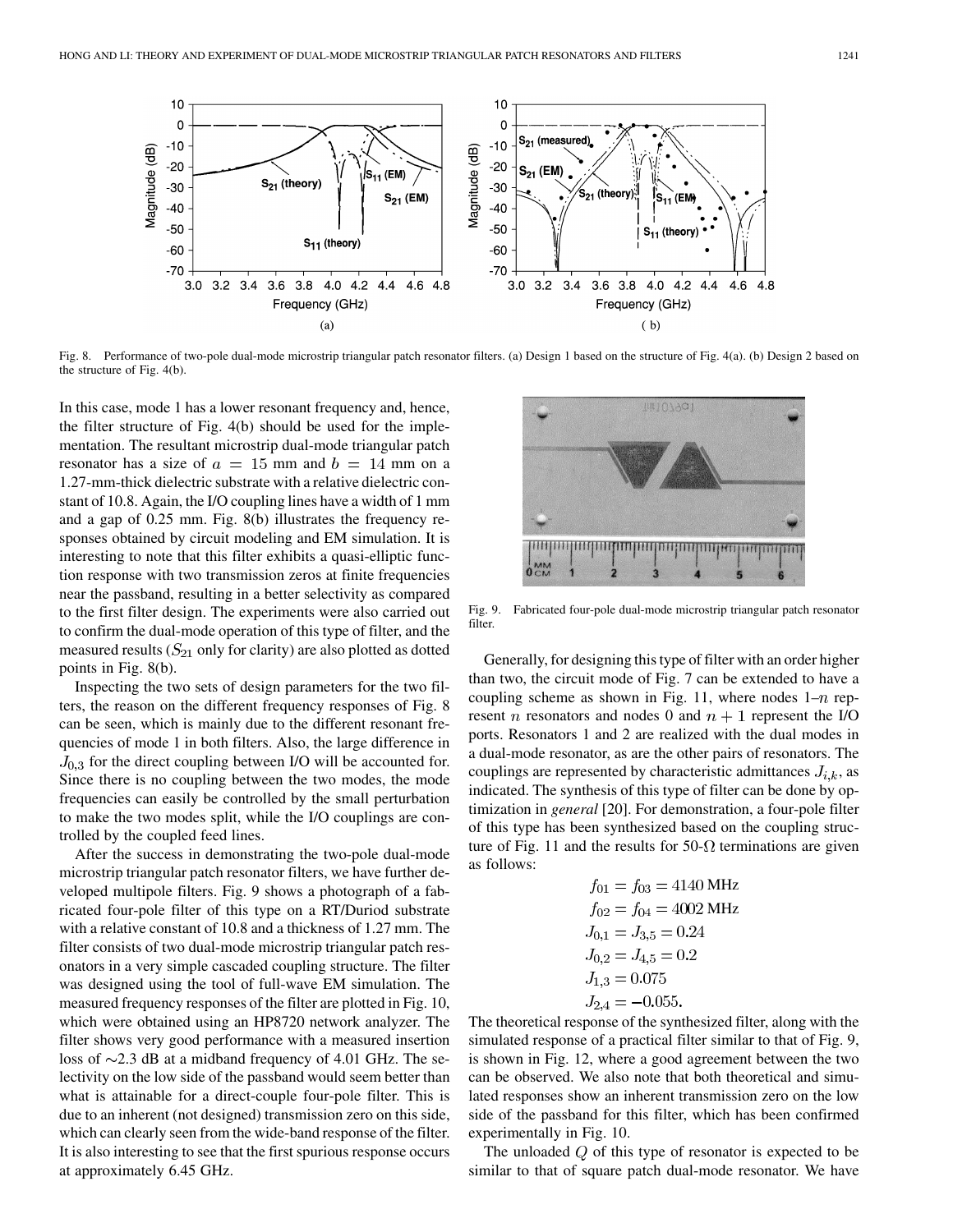

Fig. 10. Measured performance of the four-pole dual-mode microstrip triangular patch resonator filter of Fig. 9.



Fig. 11. Coupling configuration for multiorder dual-mode filters.



Fig. 12. Four-pole dual-mode filter response.

carried out full-wave simulations to extract the unloaded  $Q$  for the two modes of a triangular patch resonator having the dimensions given in Fig. 5. It turns out that the two modes also have a similar unloaded  $Q$ . Considering only the conductor loss by assuming a 10- $\mu$ m-thick copper patch and a 10- $\mu$ m-thick copper ground, we found that both modes have an unloaded  $Q$  of around 950. Further taking into account the dielectric loss by assuming a loss tangent of 0.002 for the dielectric substrate used, the simulated unloaded  $Q$  for both modes are approximately 320. For filter applications, the resonators should be assembled in a metal housing to eliminate the radiation loss.

It might be worth mentioning that there are methods for producing mode splitting other than those described above. For instance, Fig. 13 shows the simulated characteristics of mode splitting for a dual-mode triangular patch resonator perturbed using a narrow slit along its symmetric axis. For the simulations, the width of the slit was kept constant as 0.5 mm, while



Fig. 13. Characteristics of mode splitting for a dual-mode triangular patch resonator perturbed with a narrow slit.

the length of the slit, i.e.,  $l$  was changed from 4 to 6 mm. As can be seen from Fig. 13, the longer the slit, the larger the mode splitting. Again, it can be shown that the mode self-resonant frequencies coincide with the two split-mode frequencies. This indicates that the two split modes obtained in this way also do not couple each other. However, in this case, the simulations show that the self-resonant frequency of mode 1 is hardly changed against the variation of the slit length, implying the mode 1 is not perturbed. This can easily be explained in the light of the current distributions shown in Fig. 3, and the reason for this is that the slit is cut along the current flowing of mode 1 so it, in fact, does not perturb the field distribution of this even mode.

# V. CONCLUSION

We have carried out an investigation into the dual-mode operation of microstrip triangular patch resonators and their applications in realizing dual-mode microwave planar filters. We have presented for the first time the theoretical solutions of a pair of fundamental degenerate modes of an equilateral patch resonator. It has been shown that the degenerate modes can result from the rotation and superposition of a fundamental mode. The characteristics of the dual modes and their mode splitting have been described. We have also demonstrated, for the first time, dual-mode microstrip triangular patch resonator filters. A circuit model has been also proposed for modeling this type of dual-mode filter. It has been shown that the triangular dual-mode patch resonator filter operates differently from the square or circular dual-mode patch resonator filter. It offers not only alternative designs, but also results in a compact size and simple coupling topology in a cascaded form. It is expected that